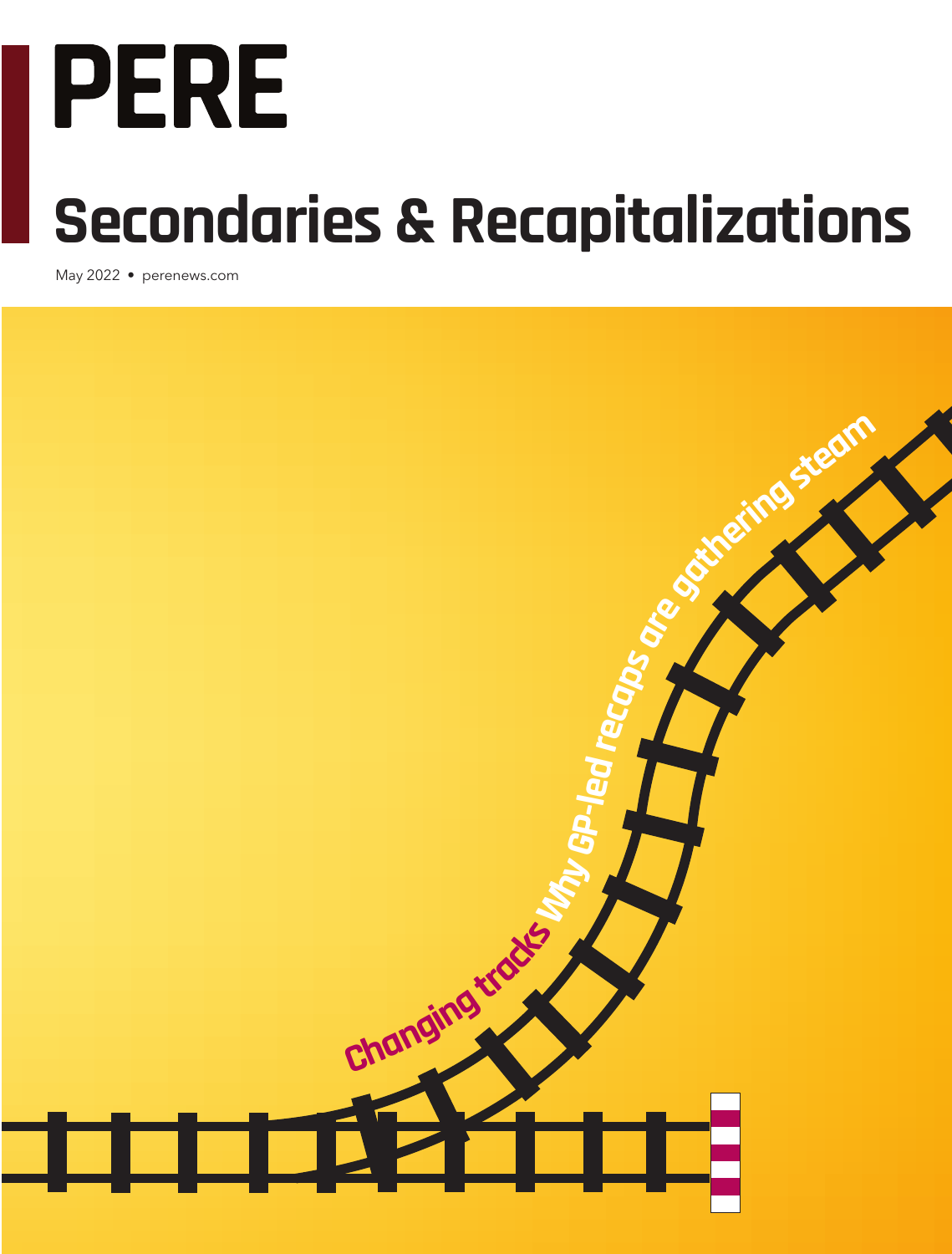# **KEYNOTE INTERVIE**

# Why investors should come first



*While fund or portfolio recapitalizations have proven their strategic worth for GPs, such deals work best when all parties achieve their goals, say Nancy Lashine, Robert Kohn and Warren Kotzas at Park Madison Partners*

New York-based Park Madison Partners, a capital markets and advisory firm for global real estate alternative investments, serves as an adviser to sponsor-led private real estate recapitalizations. *PERE* spoke with Nancy Lashine, managing partner and founder of the firm, along with Robert Kohn, partner, and Warren Kotzas, capital adviser, about the latest trends in recap deals, and why existing investors are the most important part of the puzzle.

Q **What's behind the recent growth of sponsor-led recapitalizations in the private real estate market?**

#### SPONSOR **PARK MADISON PARTNERS**

**Nancy Lashine:** For the traditional commingled fund managers who are general partners in the structure, the five- to 10-year closed-end fund vehicle is inflexible, by design. There are times when world or market events mean the fund structure doesn't work well for the property, and it makes sense to consider a fund or portfolio recap.

Giving investors the flexibility to choose – exit or remain invested – can be very desirable. For example, when the hospitality industry was shut down during the pandemic, if you had hotel properties that were going through a renovation process and were expected to be realized at a certain point in time, you effectively faced a one- to two-year hiatus in which the business plan was completely turned on its side. For some investors, their expectations for those properties and that manager may have changed.

Alternatively, for sponsors or operators who have never raised a discretionary commingled fund, a recap could make a lot of sense if the sponsor is willing to share certain controls and not have full discretion. They can look to institutional investors who seek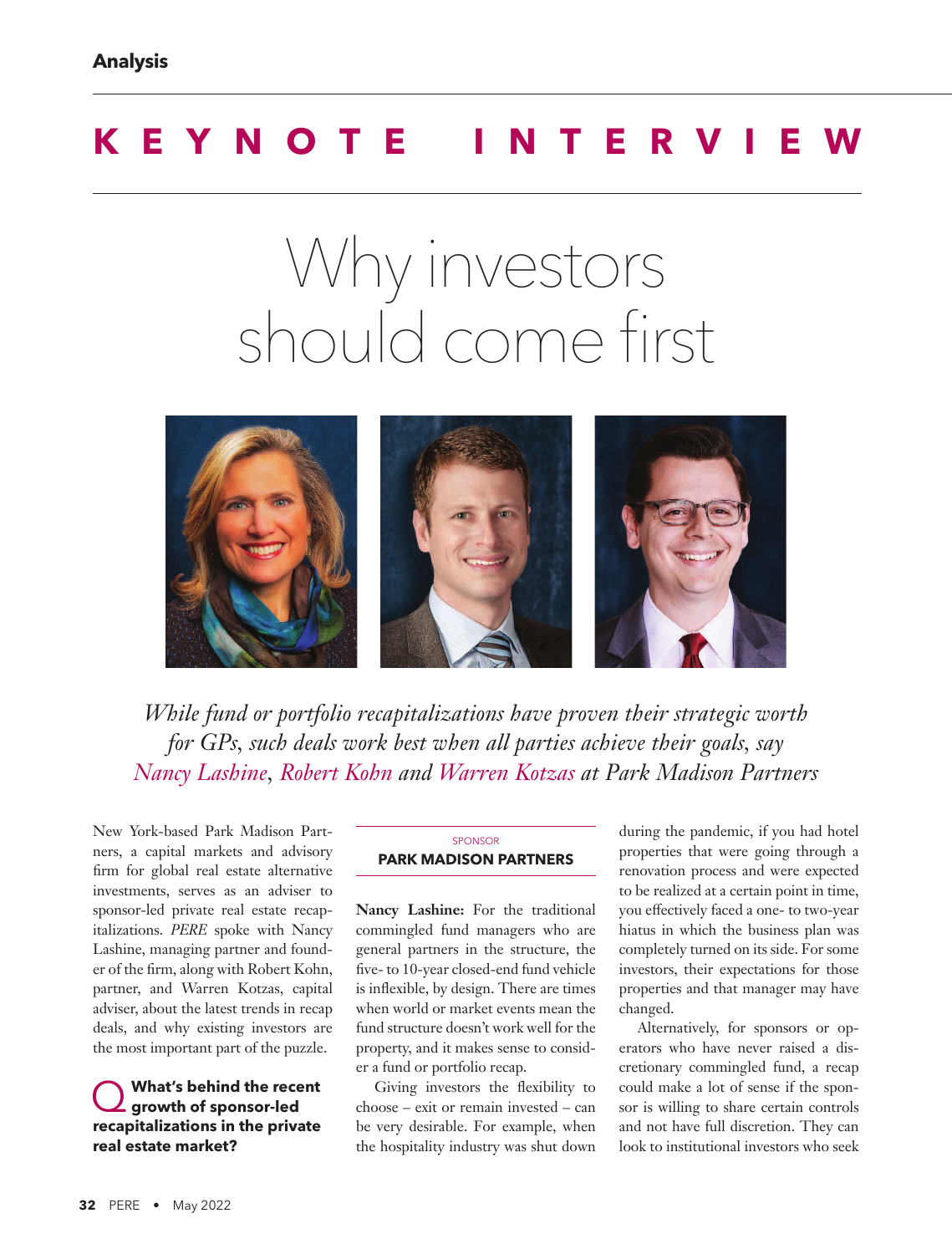#### **Analysis**

*"Giving investors the flexibility to choose – exit or remain invested – can be very desirable"*

**NANCY LASHINE**

specified portfolios and build the institutional track record required for a fund later down the road.

**Warren Kotzas:** Recaps provide more flexibility for sponsors seeking to monetize assets and return capital to investors. If a sale is like a hammer, then a recap is the whole toolbox. You can look at the situation and do what's right by the assets, what's right by the investors, and what's right by the sponsor.

#### What dynamics will **continue to drive that growth?**

WK: The recap market has gone from single-digit billions of dollars to tens of billions in just the past couple of years. The amount of capital raised in private markets for real estate has also grown over time, and ultimately, the more capital that's raised on a primary basis, the more recaps you'll see.

One driver of future growth in this market is that sponsors want to hold high-quality, hard-to-replace assets for longer. They want to be able to unlock more value in the assets, achieve scale and give their investors more options. Understanding of these transactions and the rigor of the process is increasing, which makes it easier to transact and provides more access to this market.



#### Q**How have rising interest rates affected the real estate secondaries market?**

**Nancy Lashine:** We think rising rates will lead to further growth of the real estate secondaries market. If you have assumable debt in a secondaries transaction, it can add value to the transaction that you wouldn't otherwise find if you had to source new debt. In a time of rising rates, pre-existing debt with favorable terms is effectively an asset within an asset. In these scenarios, it's possible for the new investor to get an even better return, all else being equal.

Rising rates can also unlock new potential options for a sponsor transitioning their investor base from high-net-worth investors to institutional capital, for example. The new institutional partner can help source debt for the new partnership and access those capital markets at a scale that the sponsor otherwise could not. What's more, if you execute a recapitalization with a large institutional partner, they are going to have more credit and buying power in the debt markets, driving better rates and terms.

There's also more advised capital in the market with a clear mandate to invest in recaps, and those groups are specifically looking for immediate access to transactions. So, the volume of capital available for recaps is dramatically increasing.

#### Q **Why is the adviser's role important in a recapitalization?**

**Robert Kohn:** The adviser should achieve a win-win-win outcome for all constituents: the GP, the existing LPs and the new LPs coming into the deal. You need to understand the motivations of the sponsor, you need to understand the motivations of the existing investors, and ultimately you need to understand what the market will think of those assets and how they'll react to the potential recapitalization.

A good adviser will let the sponsor know if there's an actual deal to be made, and if the fact pattern of the portfolio they're looking to bring to market actually fits the market expectations for a recapitalization. Advisers need to put